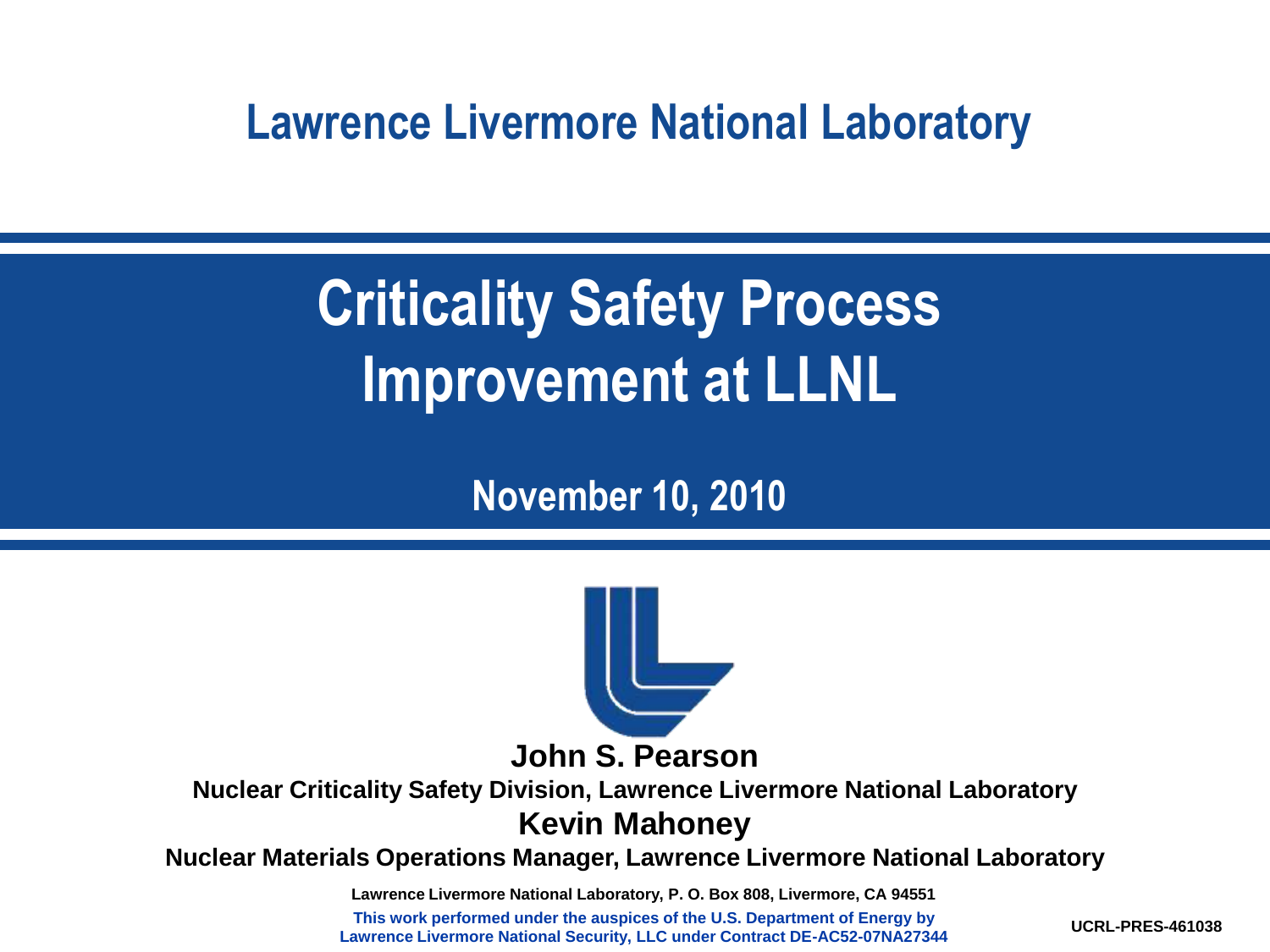## **Criticality Safety Process Improvement at LLNL**

- Process
- Recommendations
- **Results**

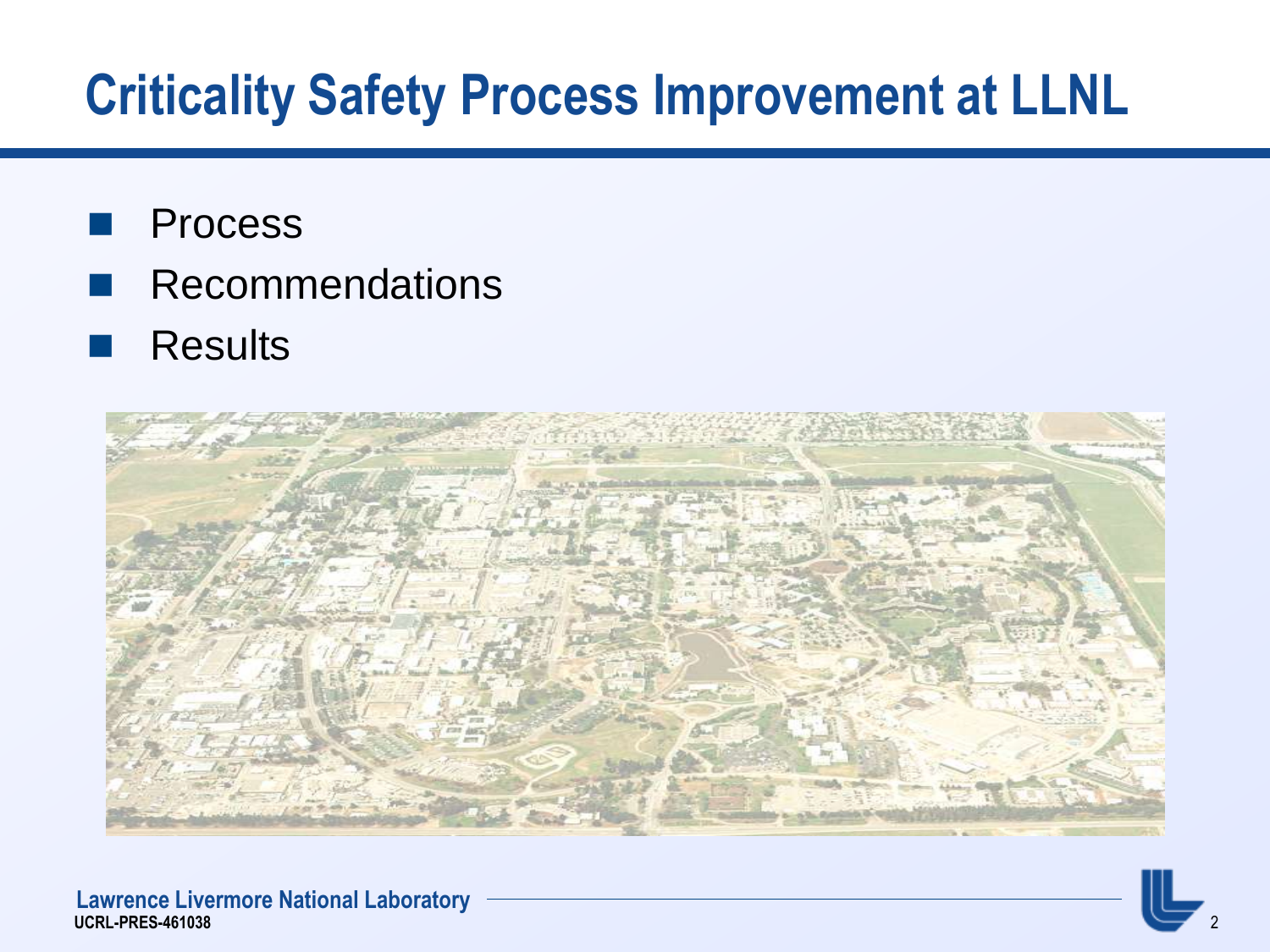#### **The Process**

- In 2007 a formal Process Improvement (PI) effort was initiated for the Lawrence Livermore National Laboratory (LLNL) Criticality Safety (CS) Program.
- This PI initiative was one of many such initiatives commenced to consider a wide range of processes important to the Nuclear Materials Technology Program (NMTP) at LLNL.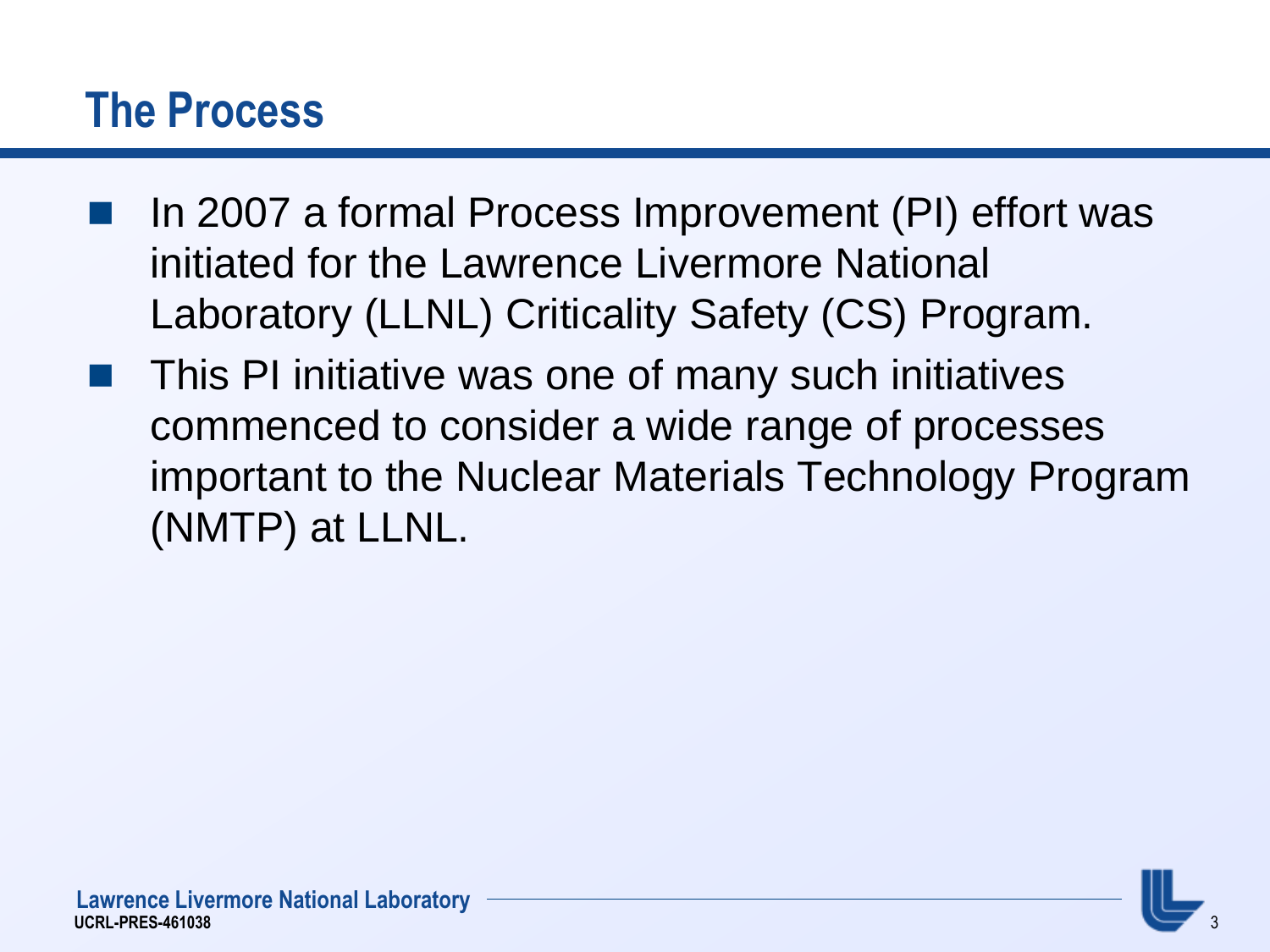### **CS Program PI followed a standard methodology**

- NMTP management established a PI Leadership Team to oversee the process for all initiatives.
- Consultants from outside NMTP provided expertise and guidance.
- An individual PI Team was then chosen for each initiative area.
- The PI Team for the CS Program consisted of eight members including criticality safety engineers (two), fissile material handlers (three), facility managers (two) and a site regulator (one).

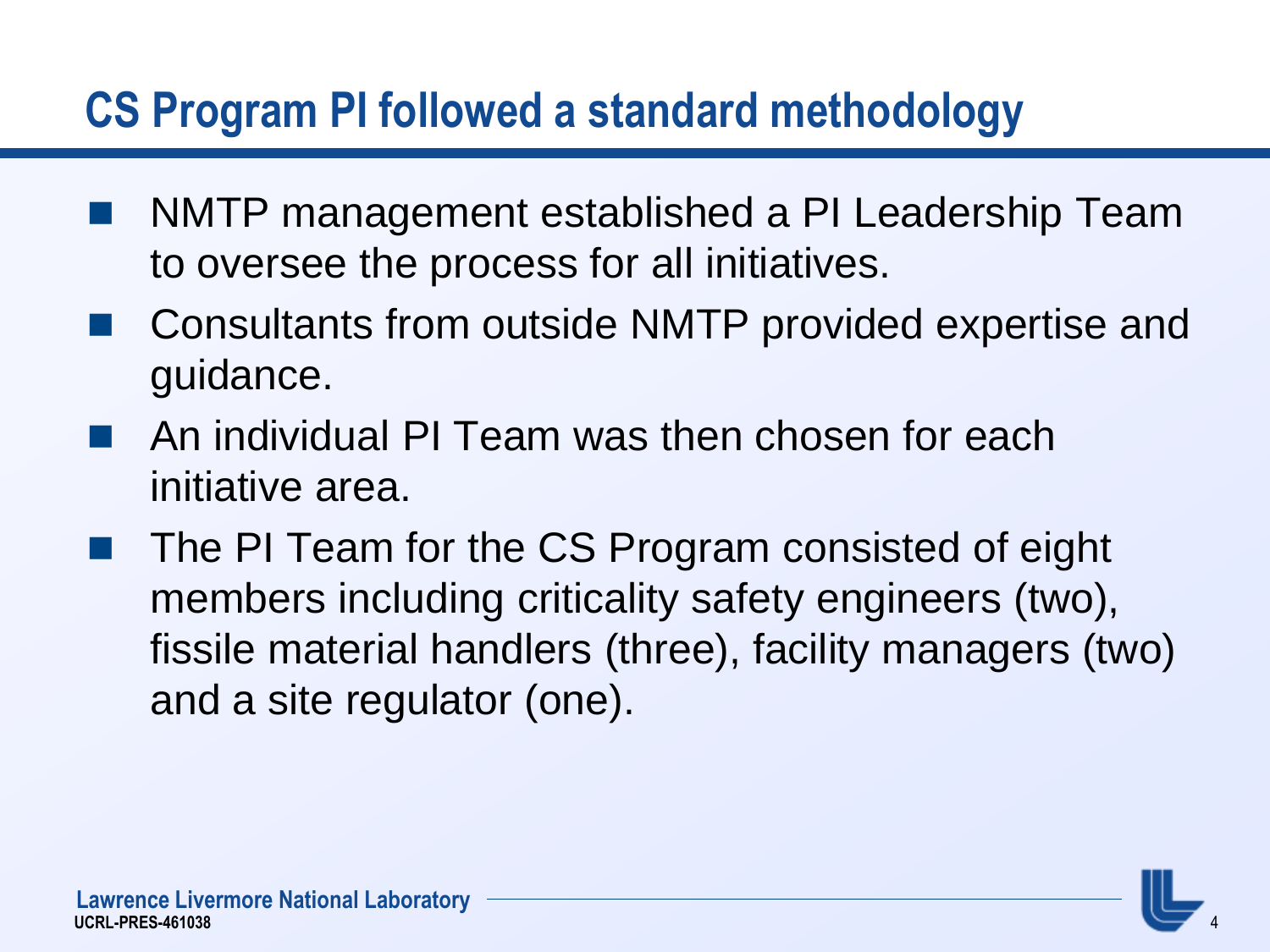### **CS Program PI followed a standard methodology (cont.)**

- One of the fissile material handlers was designated as the PI team leader.
- Consulting experts provided guidance and facilitation to the team, including initial training in the PI methodology.



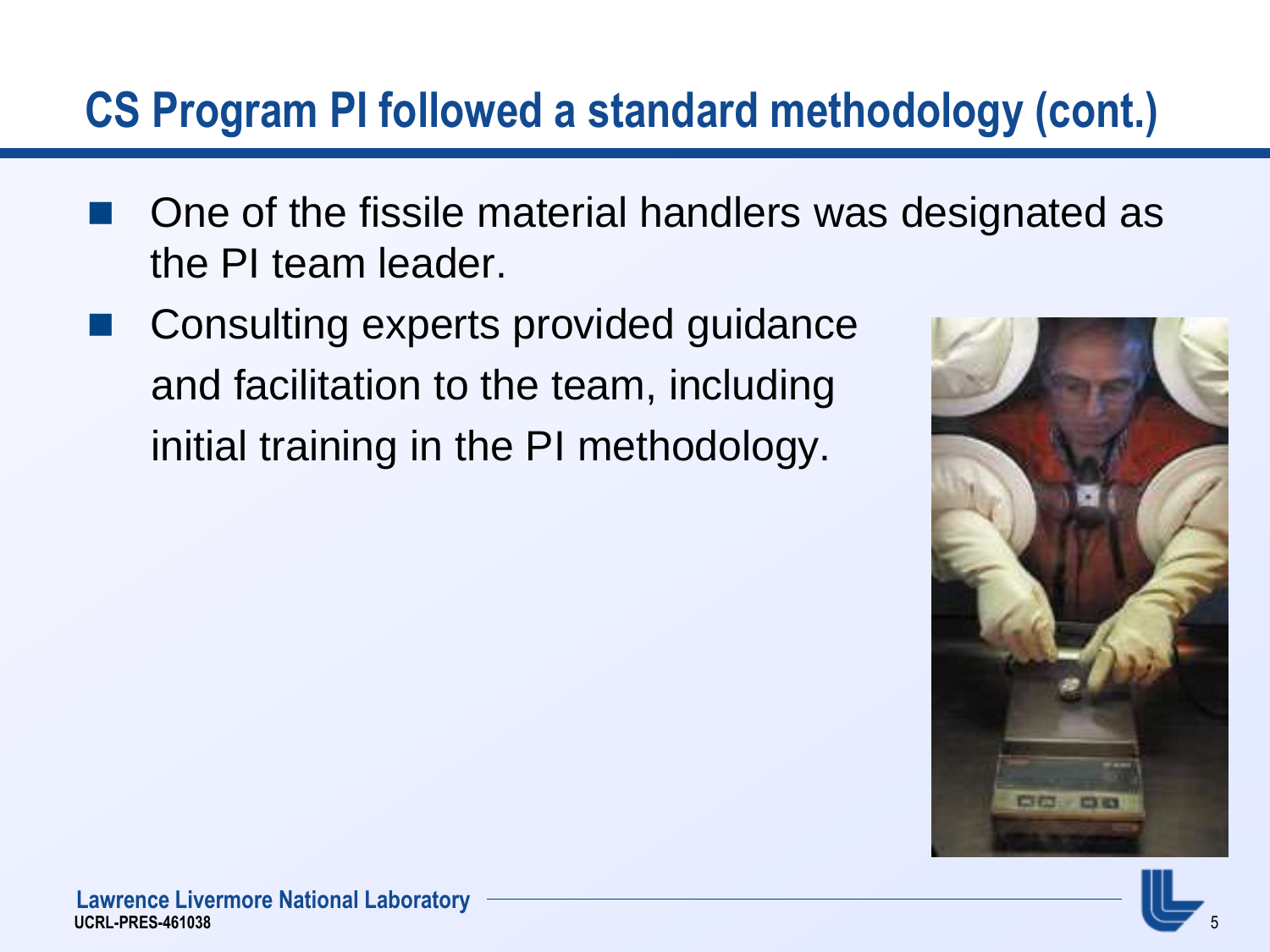### **The PI Team developed a detailed "map" of the criticality safety process support "as is"**

- The initial map provided a detailed description of the existing steps required to provide criticality safety support for a programmatic activity.
- It started from a perceived need by the Program and ended with an approved safety document (Operational Safety Plan) including criticality safety controls.
- This map provided insight into how criticality safety support was provided and where the process was either efficient or inefficient.
- The PI team identified several problems (inefficiencies) and recommended potential solutions.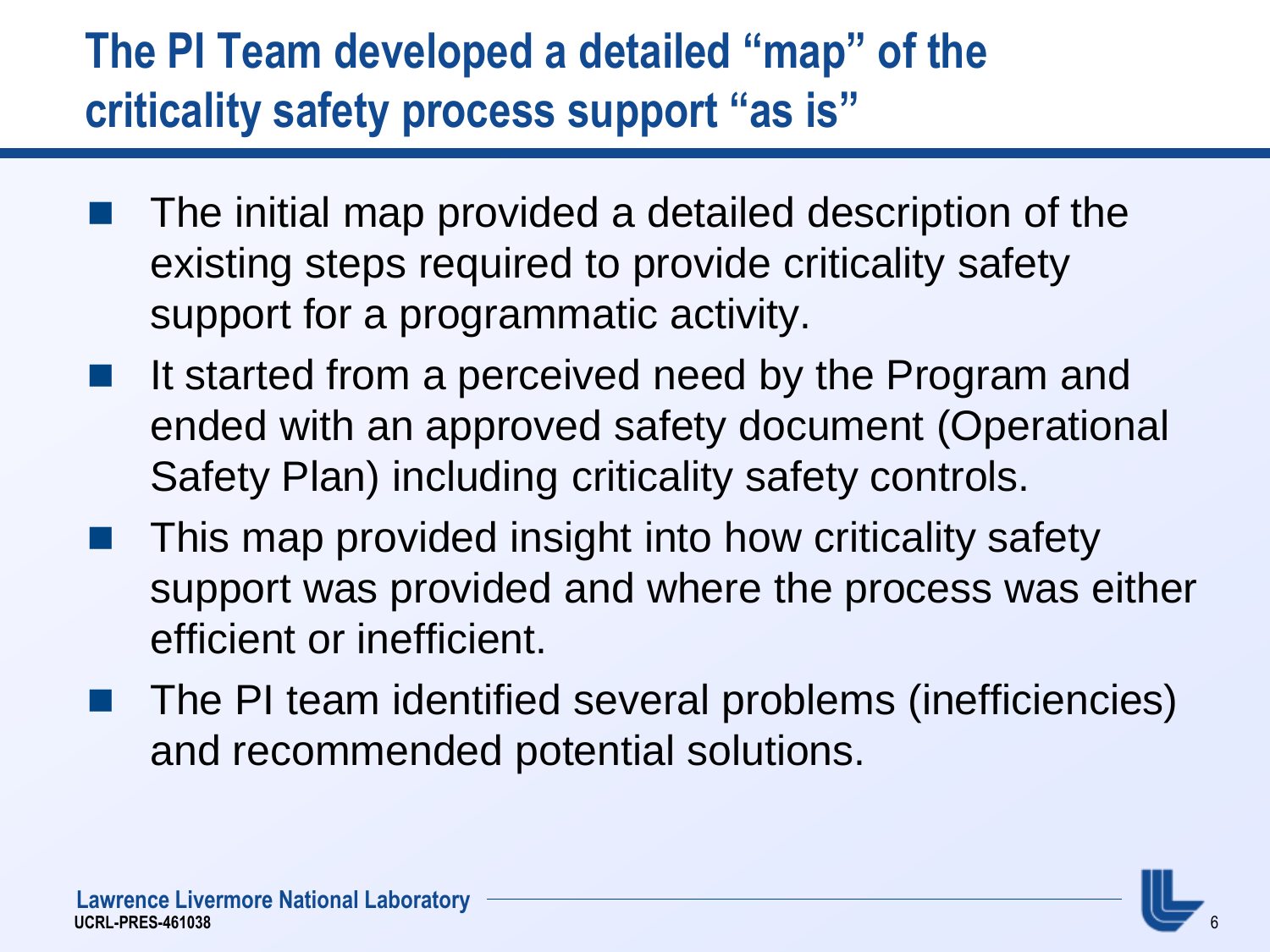### **The PI Team developed a detailed "map" of the criticality safety process support "as is"**



7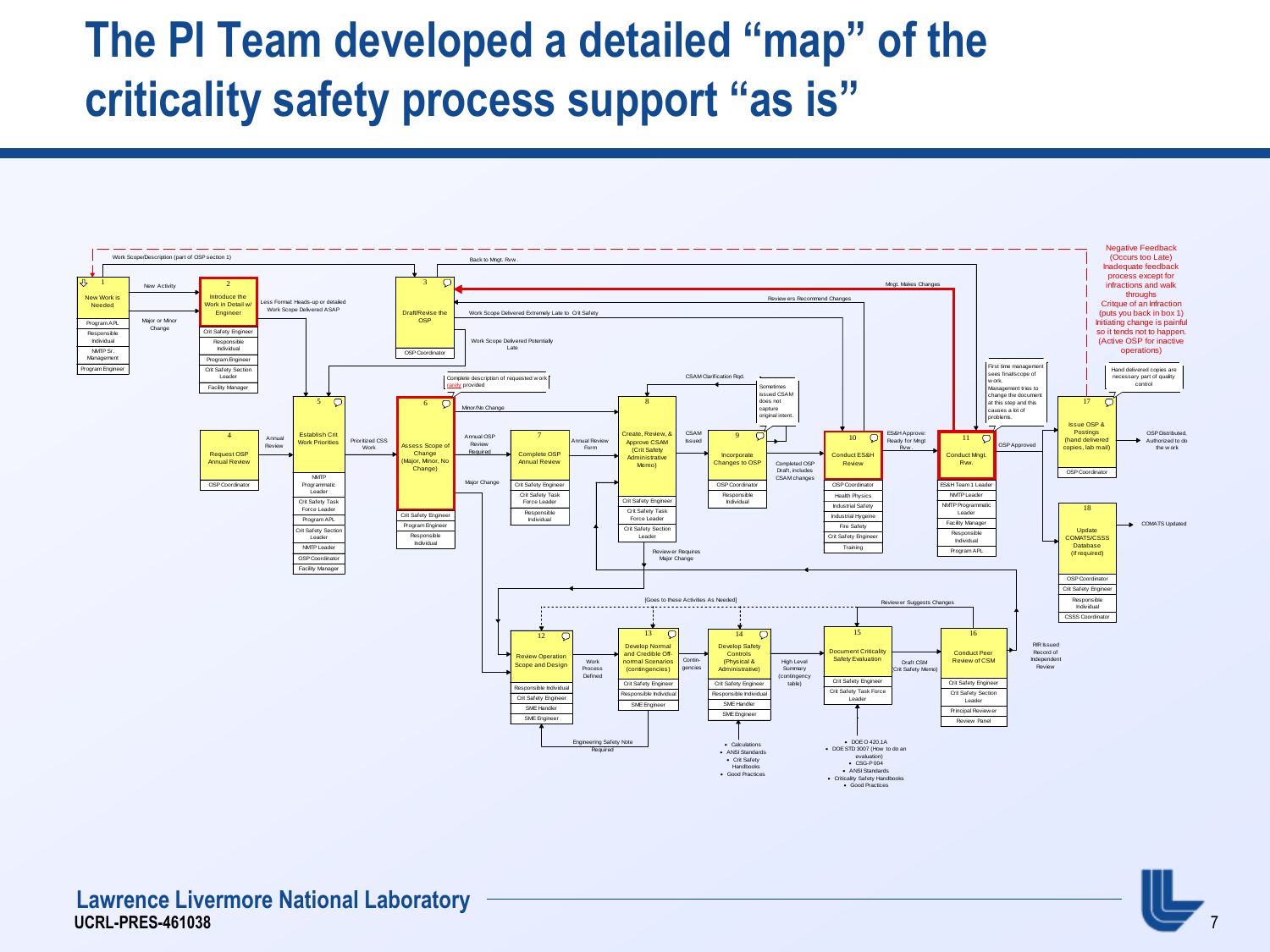#### **Recommendations**

- The PI team for the CS Program identified several problems (inefficiencies) and recommended potential solutions.
- NMTP management assigned responsibilities for addressing these recommendations.
- Actions were taken and the recommendations were resolved.
- In response to changes in mission, some recommendations were modified and additional recommendations were identified and addressed.
- Thus, PI became an on-going process rather than a one-time effort.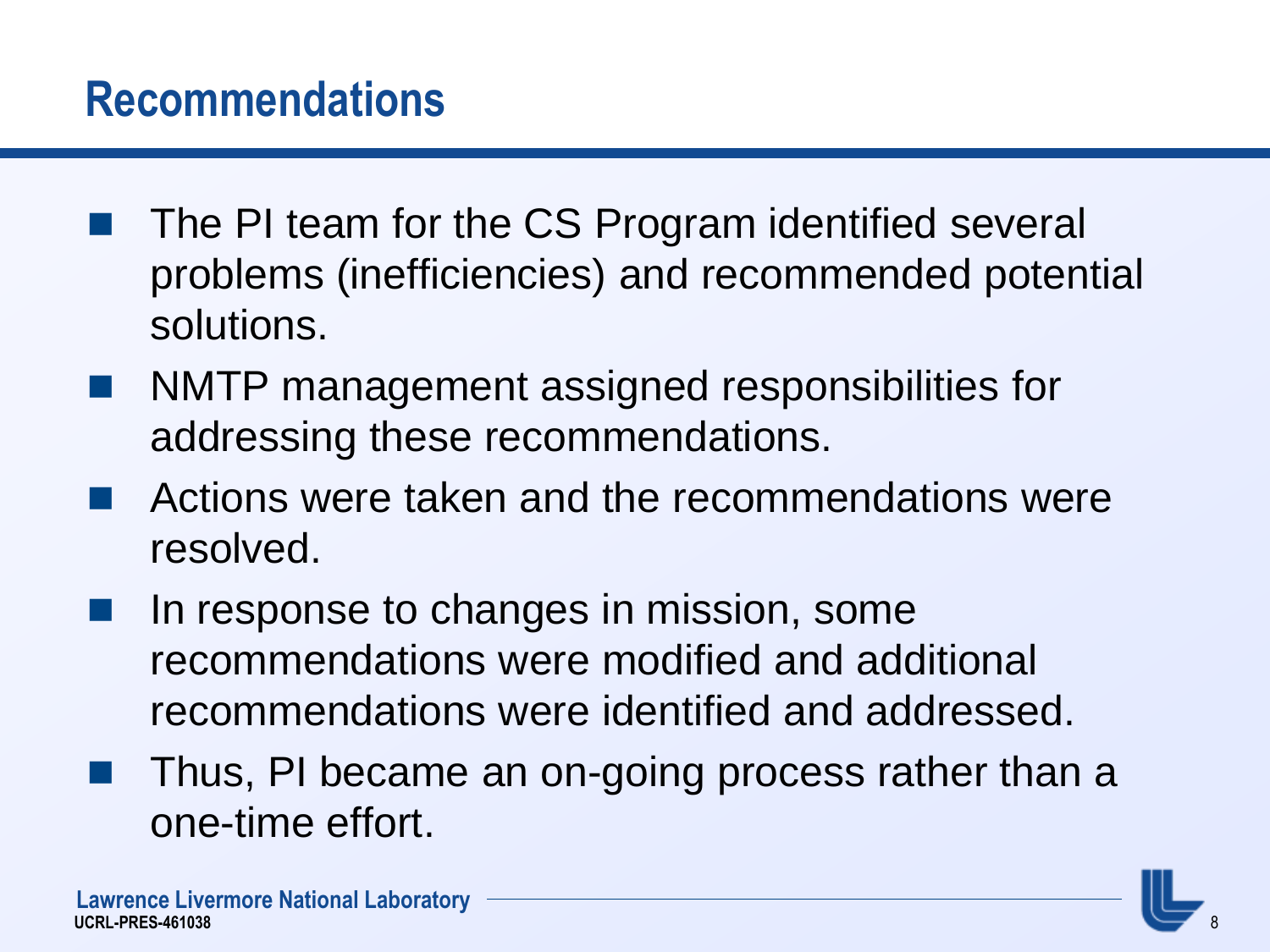### **Problem # 1**

- Several inefficiencies were noted stemming from the lack of formality for initially requesting criticality safety support by Program staff.
	- Informality at this stage sometimes allowed incomplete or misunderstood input and resulted in later rework.
	- Program staff sometimes initiated a request for CS support without their management approval and support.
	- Sometimes management first saw a statement of work during the review phase, late in the support process, which then required rework.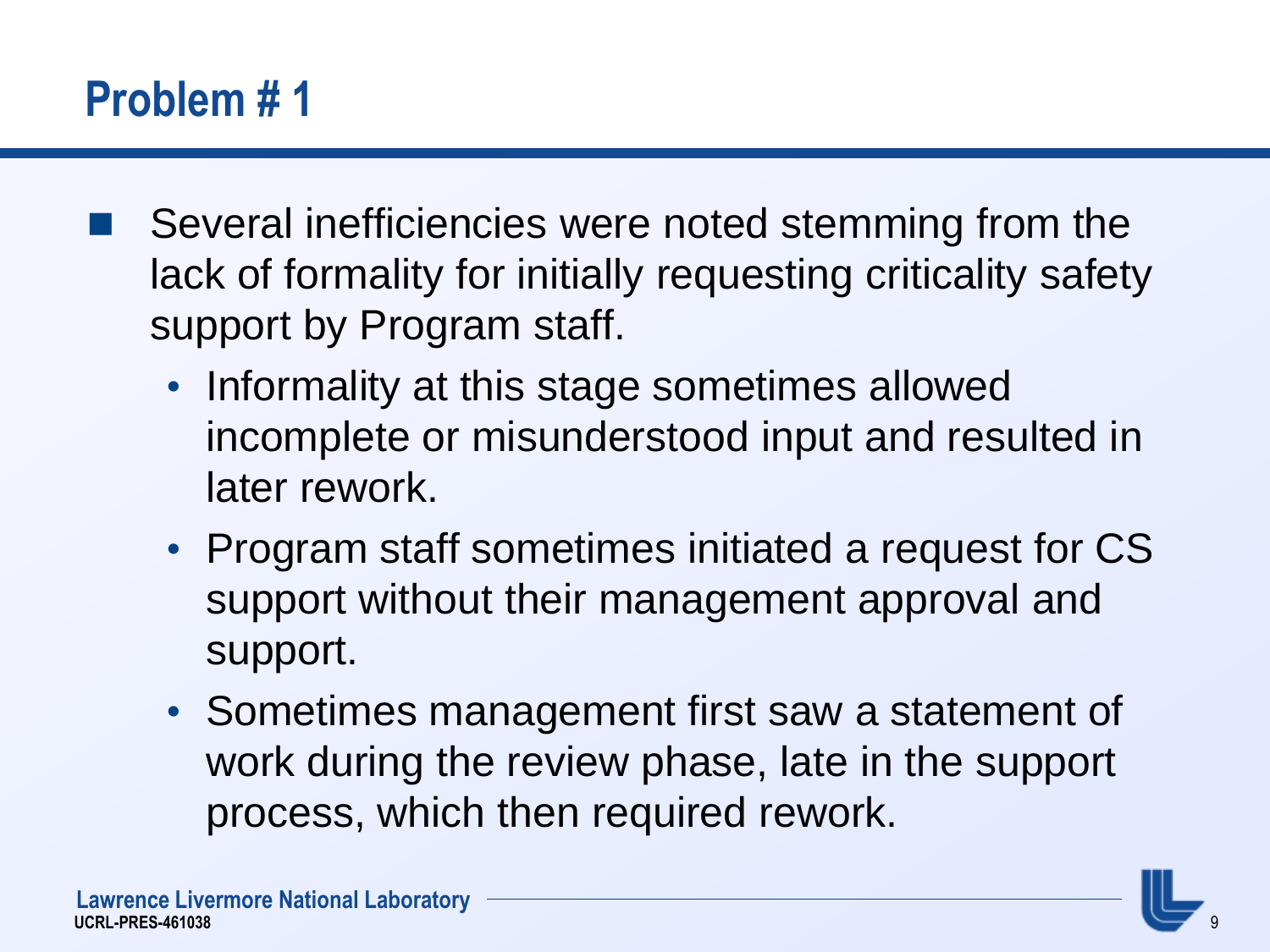■ All of these inefficiencies would be improved by establishing a formal CS support request form which requires early management approval.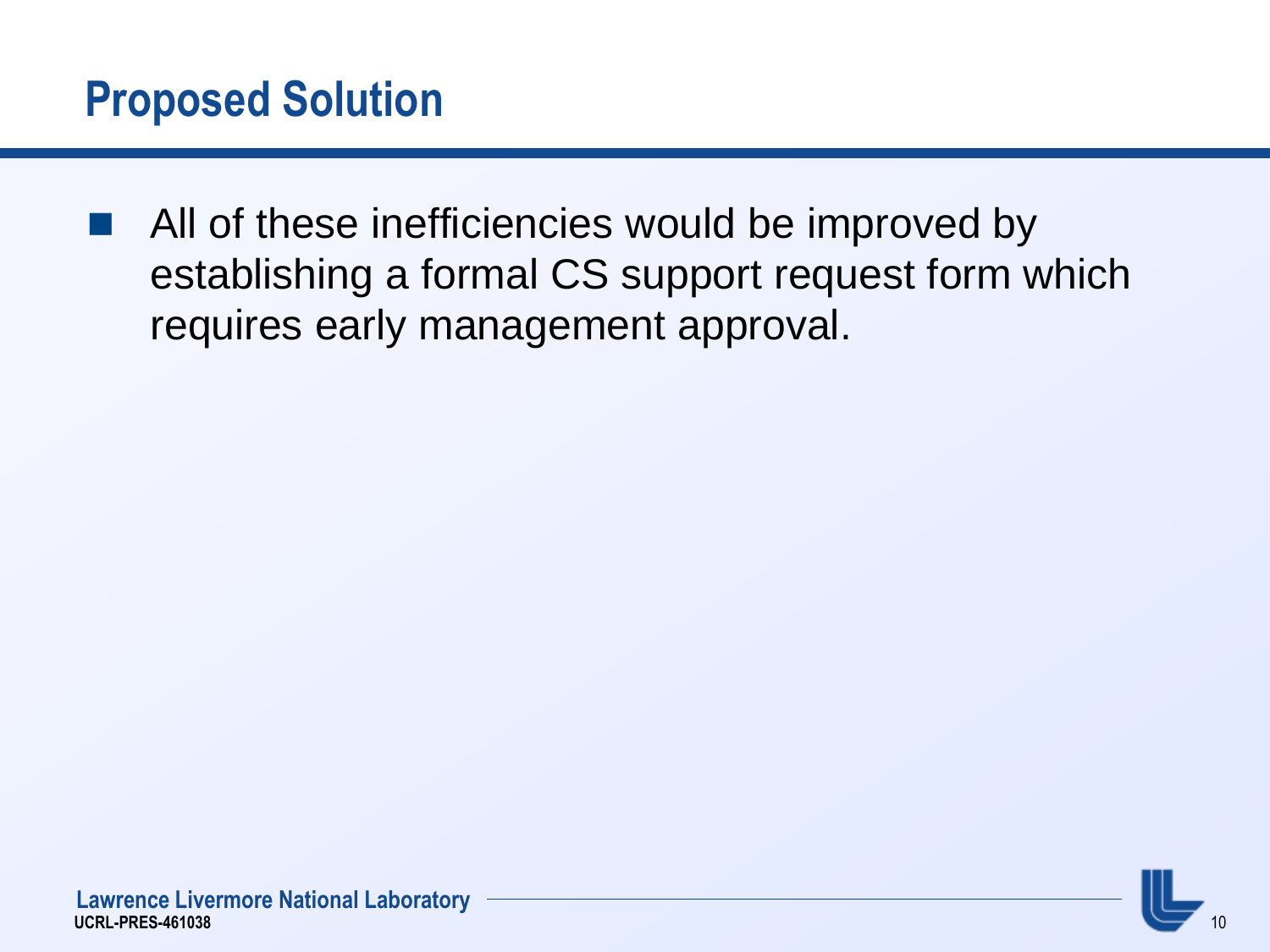#### **Results**

- A formal CS Support Request Form was developed and implemented
- The form requires early management review and approval before criticality safety resources are assigned.
- The form guides the requester through a series of questions to provide initial information needed for the CS evaluation.
- This helps jump-start further discussions between Program staff and the assigned CS evaluator.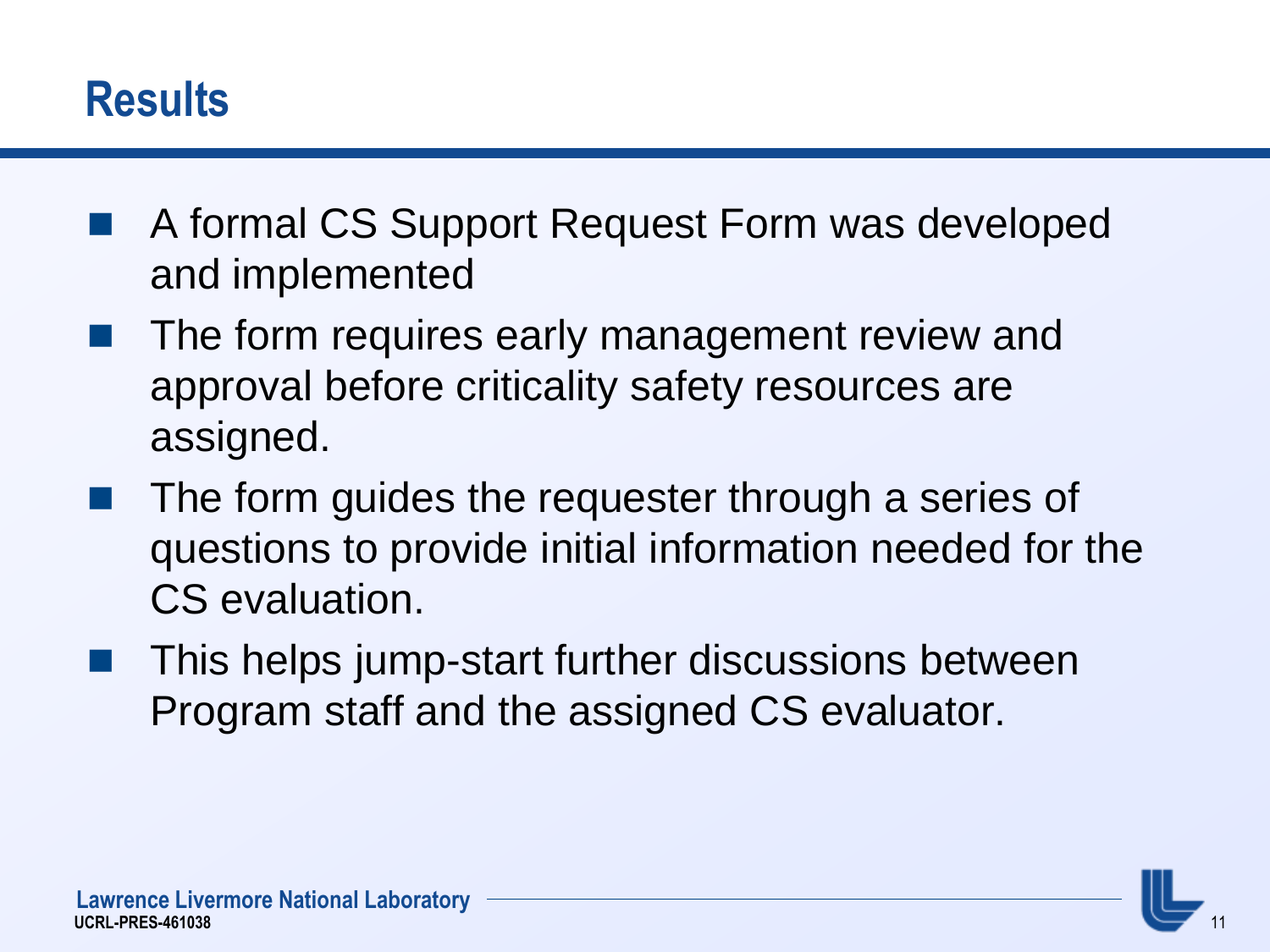### **Results (cont.)**

- The form is logged into a CS tracking system.
- The tracking system helps ensure that assigned work is completed according to priorities set by Program management.
	- Work status and priorities are formally reviewed weekly with Program management
- The tracking system also provides useful information for evaluating metrics on how well the process is working.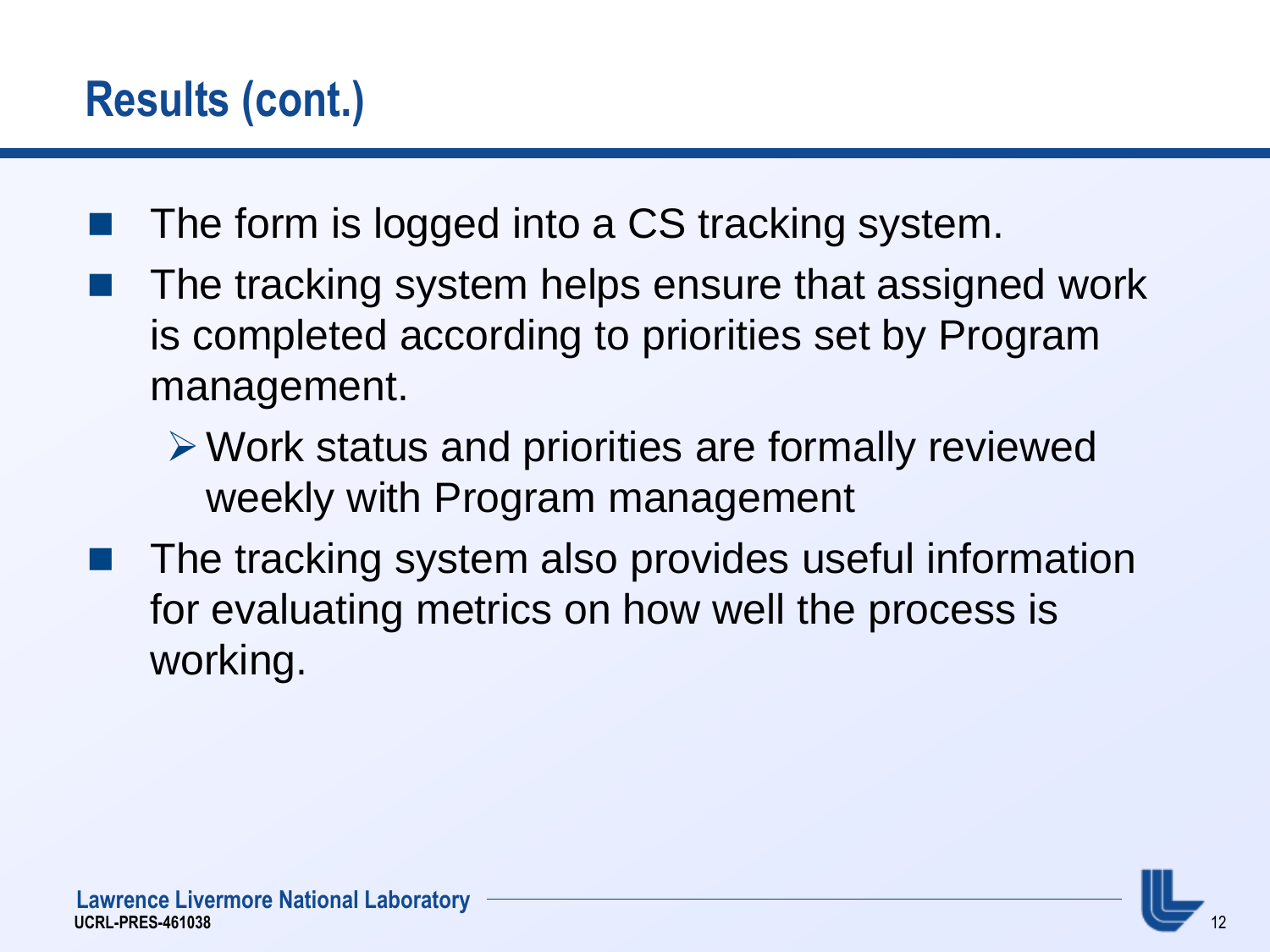### **A formal CS support request form was implemented**

| <b>Criticality Safety Evaluation Request Form</b><br>Directions for completing the Criticality Safety Evaluation Request:<br>Complete the requester information on this form.<br>1.<br>Attach the completed "Criticality Safety Evaluation Input Checklist" form.<br>2.<br>Obtain the Associate Program Leader signature, signifying APL support and priority level for the request.<br>3.<br>Give the completed form and checklist to the Criticality Safety Task Force Leader (CSTFL).<br>4. | <b>Guidance for Completing the</b><br><b>Criticality Safety Evaluation Input Checklist</b><br>The purpose of the criticality safety evaluation is to review an existing operation, a change to an existing<br>operation, or a proposed new operation to ensure that adequate controls are in place to provide nuclear<br>criticality safety.                                                                                                                                                                                                                                                                                                                |
|------------------------------------------------------------------------------------------------------------------------------------------------------------------------------------------------------------------------------------------------------------------------------------------------------------------------------------------------------------------------------------------------------------------------------------------------------------------------------------------------|-------------------------------------------------------------------------------------------------------------------------------------------------------------------------------------------------------------------------------------------------------------------------------------------------------------------------------------------------------------------------------------------------------------------------------------------------------------------------------------------------------------------------------------------------------------------------------------------------------------------------------------------------------------|
| To be completed by Requester                                                                                                                                                                                                                                                                                                                                                                                                                                                                   |                                                                                                                                                                                                                                                                                                                                                                                                                                                                                                                                                                                                                                                             |
| <b>Project Title</b><br>Facility<br>Phone#<br><b>Technical Contact</b><br>Pager<br><b>Brief Description of Request:</b>                                                                                                                                                                                                                                                                                                                                                                        | In order for a criticality safety engineer to perform a criticality safety evaluation, appropriate information<br>must be provided by the requesting program. The information required depends upon the nature and<br>scope of the request. This checklist is intended to provide guidance to personnel who request a criticality<br>safety evaluation. Fill out the checklist and provide the appropriate information according to the guidance,<br>below. Criticality safety staff are available to help answer any questions concerning this process. Then,<br>give the completed checklist and attachments to the Criticality Safety Task Force Leader. |
|                                                                                                                                                                                                                                                                                                                                                                                                                                                                                                | For a new operation/OSP, please provide the following information:                                                                                                                                                                                                                                                                                                                                                                                                                                                                                                                                                                                          |
| <b>Attachments:</b>                                                                                                                                                                                                                                                                                                                                                                                                                                                                            | Room, Work-stations (if known), Responsible Program, OSP title & number (if known), Responsible<br>individual/POC                                                                                                                                                                                                                                                                                                                                                                                                                                                                                                                                           |
|                                                                                                                                                                                                                                                                                                                                                                                                                                                                                                | Description of workstation(s). Drawings of the glove box(es) are preferred.                                                                                                                                                                                                                                                                                                                                                                                                                                                                                                                                                                                 |
| Additional Information (i.e., due dates):                                                                                                                                                                                                                                                                                                                                                                                                                                                      | Description of the operations (e.g. "Scope of Work" for OSP).                                                                                                                                                                                                                                                                                                                                                                                                                                                                                                                                                                                               |
|                                                                                                                                                                                                                                                                                                                                                                                                                                                                                                | Description of approved items (if appropriate)                                                                                                                                                                                                                                                                                                                                                                                                                                                                                                                                                                                                              |
|                                                                                                                                                                                                                                                                                                                                                                                                                                                                                                | Description of equipment, including drawings of equipment to be used for processing fissionable                                                                                                                                                                                                                                                                                                                                                                                                                                                                                                                                                             |
| To be completed by responsible Associate Program Leader (APL) or designee                                                                                                                                                                                                                                                                                                                                                                                                                      | materials.                                                                                                                                                                                                                                                                                                                                                                                                                                                                                                                                                                                                                                                  |
|                                                                                                                                                                                                                                                                                                                                                                                                                                                                                                | Description of processing containers.<br>Are other fissionable material operations conducted in this area? If so, explain.                                                                                                                                                                                                                                                                                                                                                                                                                                                                                                                                  |
| Requested CS Priority:<br>(High, normal, low priority)<br>A B C                                                                                                                                                                                                                                                                                                                                                                                                                                | Potential sources of neutron moderator/reflector materials (e.g. water lines, closed-loop cooling                                                                                                                                                                                                                                                                                                                                                                                                                                                                                                                                                           |
| Approval:                                                                                                                                                                                                                                                                                                                                                                                                                                                                                      | system, hydraulic fluids, other liquids, molds/crucibles, close-fitting materials, etc.).                                                                                                                                                                                                                                                                                                                                                                                                                                                                                                                                                                   |
| Associate Program Leader or designee<br>Date                                                                                                                                                                                                                                                                                                                                                                                                                                                   | Requested criticality safety controls (e.g. SCCCs)                                                                                                                                                                                                                                                                                                                                                                                                                                                                                                                                                                                                          |
| To be completed by NMTP Criticality Safety Task Force Leader (CSTFL) or designee                                                                                                                                                                                                                                                                                                                                                                                                               | What could go wrong? (i.e. credible upset situations which could affect criticality safety)                                                                                                                                                                                                                                                                                                                                                                                                                                                                                                                                                                 |
| Type of action requested:                                                                                                                                                                                                                                                                                                                                                                                                                                                                      | For an annual review of an approved operation/OSP, please provide the following information:                                                                                                                                                                                                                                                                                                                                                                                                                                                                                                                                                                |
| □ Basic Annual Review<br>$\Box$ Minor Change $\Box$ Major Change $\Box$ New Operation                                                                                                                                                                                                                                                                                                                                                                                                          | Provide the OSP, including any proposed changes                                                                                                                                                                                                                                                                                                                                                                                                                                                                                                                                                                                                             |
| □ Approved Item<br>(Request form and checklist are complete from Program & accepted by NCSD with approval below)                                                                                                                                                                                                                                                                                                                                                                               | Provide any information listed in the previous section ("For a new operation/OSP"), which applies to<br>the proposed changes                                                                                                                                                                                                                                                                                                                                                                                                                                                                                                                                |
|                                                                                                                                                                                                                                                                                                                                                                                                                                                                                                |                                                                                                                                                                                                                                                                                                                                                                                                                                                                                                                                                                                                                                                             |
| Request Approval:<br>NMTP CSTFL or designee<br>Date                                                                                                                                                                                                                                                                                                                                                                                                                                            | For changes to an existing operation/OSP (including requests to add an approved item), please provide<br>the following information:                                                                                                                                                                                                                                                                                                                                                                                                                                                                                                                         |
|                                                                                                                                                                                                                                                                                                                                                                                                                                                                                                | Provide requested changes to the operation/OSP                                                                                                                                                                                                                                                                                                                                                                                                                                                                                                                                                                                                              |
| CS Review is assigned as follows:                                                                                                                                                                                                                                                                                                                                                                                                                                                              | Provide any information listed in the previous section ("For a new operation/OSP"), which applies to<br>the proposed changes                                                                                                                                                                                                                                                                                                                                                                                                                                                                                                                                |
| Tracking Number CSR-10-<br><b>CS Analyst</b><br>Date assigned<br>Notes:                                                                                                                                                                                                                                                                                                                                                                                                                        |                                                                                                                                                                                                                                                                                                                                                                                                                                                                                                                                                                                                                                                             |
| CS_Evaluation_Request_Form_Version_1c<br>Page 1                                                                                                                                                                                                                                                                                                                                                                                                                                                | Page 2                                                                                                                                                                                                                                                                                                                                                                                                                                                                                                                                                                                                                                                      |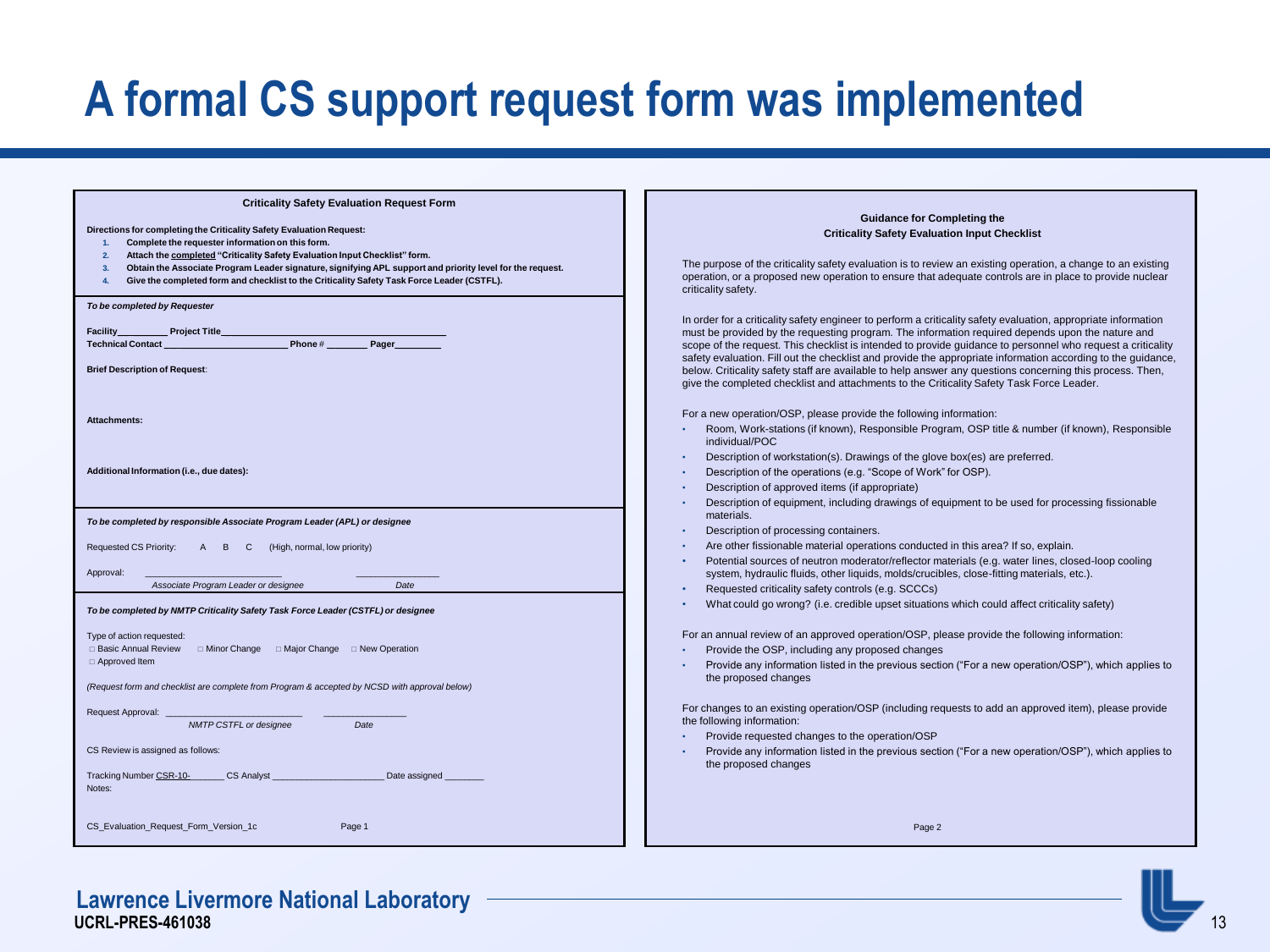### **A formal CS support request form was implemented**

| <b>Criticality Safety Evaluation Input Checklist</b><br>Fill out the checklist and provide the appropriate information according to the guidance on the previous page.<br>(The checklist is provided for guidance and may not encompass every issue applicable to the criticality safety<br>review.)<br>Attach additional information, documents, drawings, etc., as appropriate. | Check the box if information is provided or attached. Attach to this form any additional unclassified<br>information, documents, drawings, etc., as appropriate.<br>$\Box$ Description of approved item(s), if appropriate. Material composition and geometry, including dimensions, is<br>required. (Drawings are preferred. Do not include classified information on (or attached to) this form.) |
|-----------------------------------------------------------------------------------------------------------------------------------------------------------------------------------------------------------------------------------------------------------------------------------------------------------------------------------------------------------------------------------|-----------------------------------------------------------------------------------------------------------------------------------------------------------------------------------------------------------------------------------------------------------------------------------------------------------------------------------------------------------------------------------------------------|
| Do not include classified information on (or attached to) this form. Reference appropriate classified documents<br>and provide them, if necessary, separately per LLNL rules.<br>Facility Project Title                                                                                                                                                                           | Description of equipment, including drawings/sketches/photos of equipment to be used for processing<br>$\Box$<br>fissionable materials. What equipment or fixtures may provide neutron reflection? (e.g. molds, crucibles,<br>specialized containers, shielding, nearby walls, etc.)                                                                                                                |
| Check the box if information is provided or attached. Attach to this form any additional unclassified<br>information, documents, drawings, etc., as appropriate.                                                                                                                                                                                                                  | $\Box$ Description of processing containers. (Drawings and/or pictures, if available.)                                                                                                                                                                                                                                                                                                              |
| $\Box$ Provide the following Basic information<br>Building:<br>Room:<br>Work-stations (if known):                                                                                                                                                                                                                                                                                 | $\Box$ Are other fissionable material operations conducted in this area? (e.g. adjacent workstations) If so, explain.                                                                                                                                                                                                                                                                               |
| Responsible Program:<br>OSP title & number (if known):<br>$\Box$ Description of workstation(s). (Drawings of the glove box(es) are preferred.)                                                                                                                                                                                                                                    | $\Box$ Potential sources of neutron moderator/reflector materials (e.g. water lines, closed-loop cooling system,<br>hydraulic fluids, other liquids, molds/crucibles, close-fitting materials, etc.). What volumes or masses are<br>involved?                                                                                                                                                       |
| $\Box$ Description of the operations (e.g. "Scope of Work" for OSP) including:                                                                                                                                                                                                                                                                                                    | $\Box$ Requested criticality safety controls (e.g. SCCCs)                                                                                                                                                                                                                                                                                                                                           |
| • Form, quantity and enrichment of fissionable materials. (What comes in, how does it change, and what<br>goes out as product)<br>• Form and quantity of liquids or other moderators. To what extent are fissionable materials mixed with<br>other materials, including moderators?                                                                                               | $\Box$ What could go wrong? (i.e. credible upset situations which could affect criticality safety such as credible<br>over-mass upsets, moderator upsets, interactions with other materials, equipment or piping failures, etc.)                                                                                                                                                                    |
| Flow of the material through the process. What is done to the material including changes to the material.<br>What are the wastes/residues of the process?<br>Where does fissionable material go after this operation? (e.g. OSP or workstation)<br>• How is it packaged?                                                                                                          | $\Box$ Other useful information.                                                                                                                                                                                                                                                                                                                                                                    |
| Page 3                                                                                                                                                                                                                                                                                                                                                                            | $\Box$ Attach any necessary unclassified documents, drawings, etc.<br>Page 4                                                                                                                                                                                                                                                                                                                        |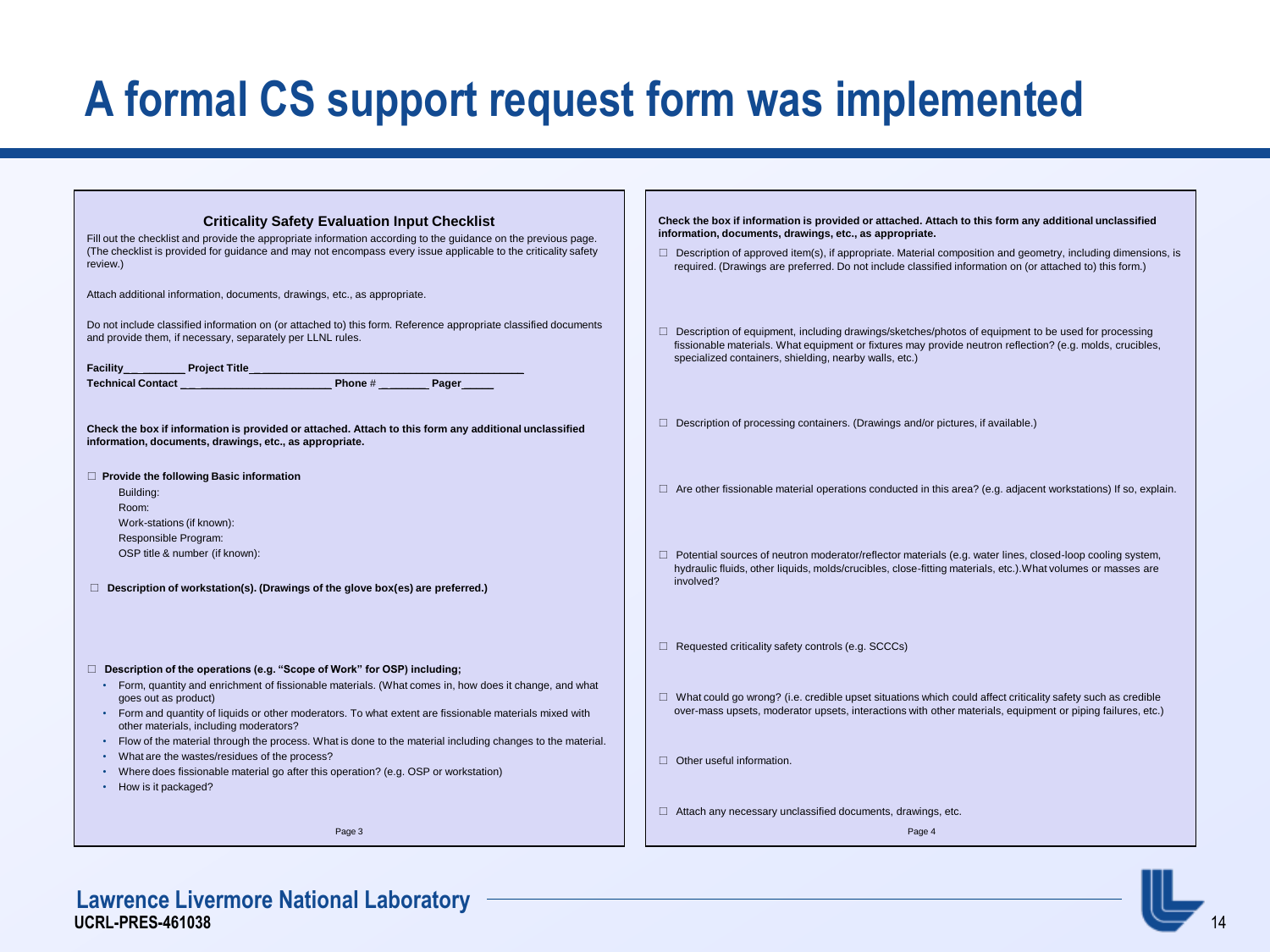### **Problem # 2**

 Facility procedures in some cases (especially Hazard Category 3 Facilities) required new criticality safety documentation even for cases which had been previously reviewed and approved.

 $\triangleright$  This rework was very inefficient.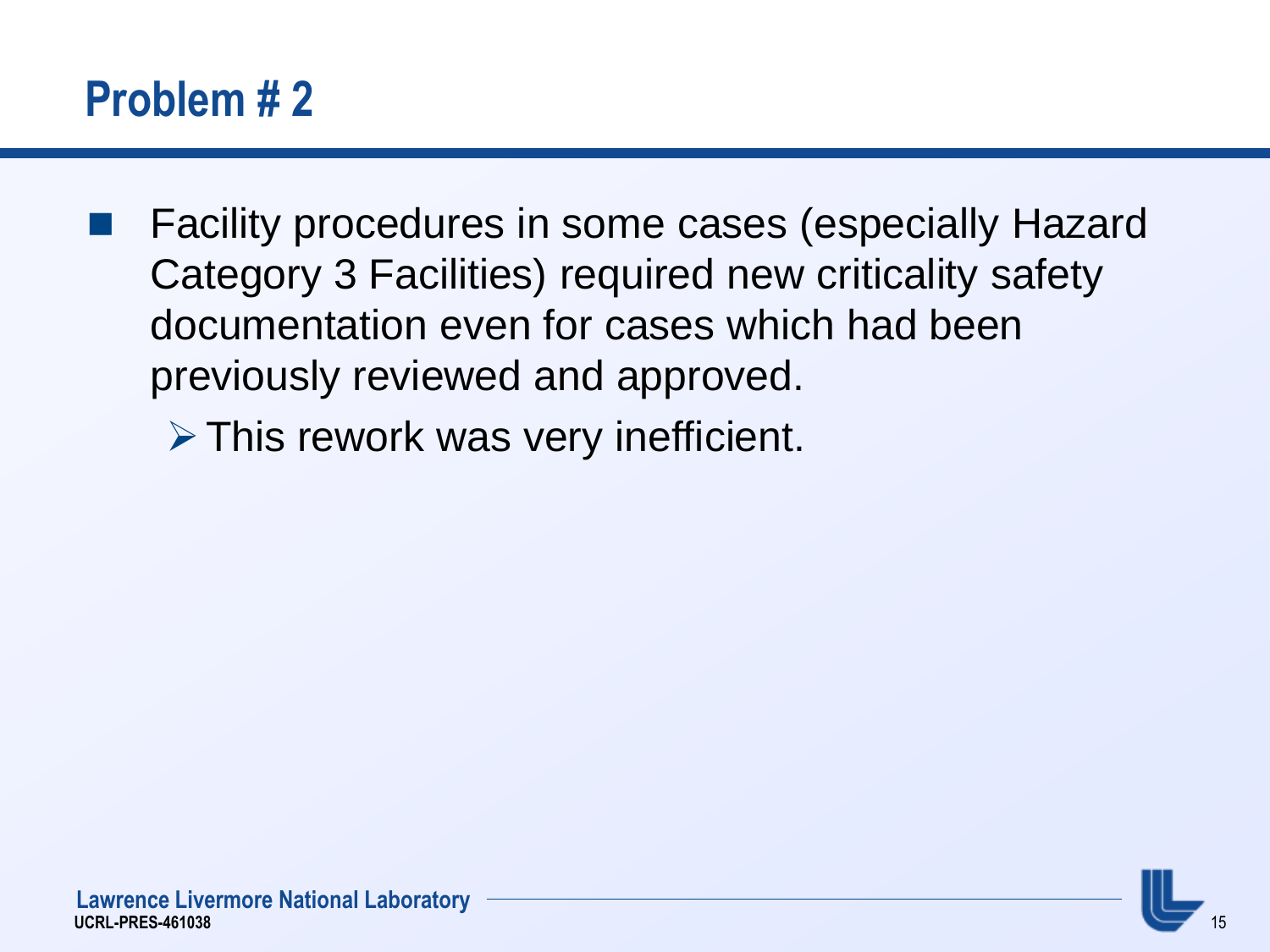- Change the Facility procedures to recognize and allow previously approved work packages, as appropriate.
	- $\triangleright$  This would greatly reduce the amount of rework by criticality safety and facility staff in those facilities.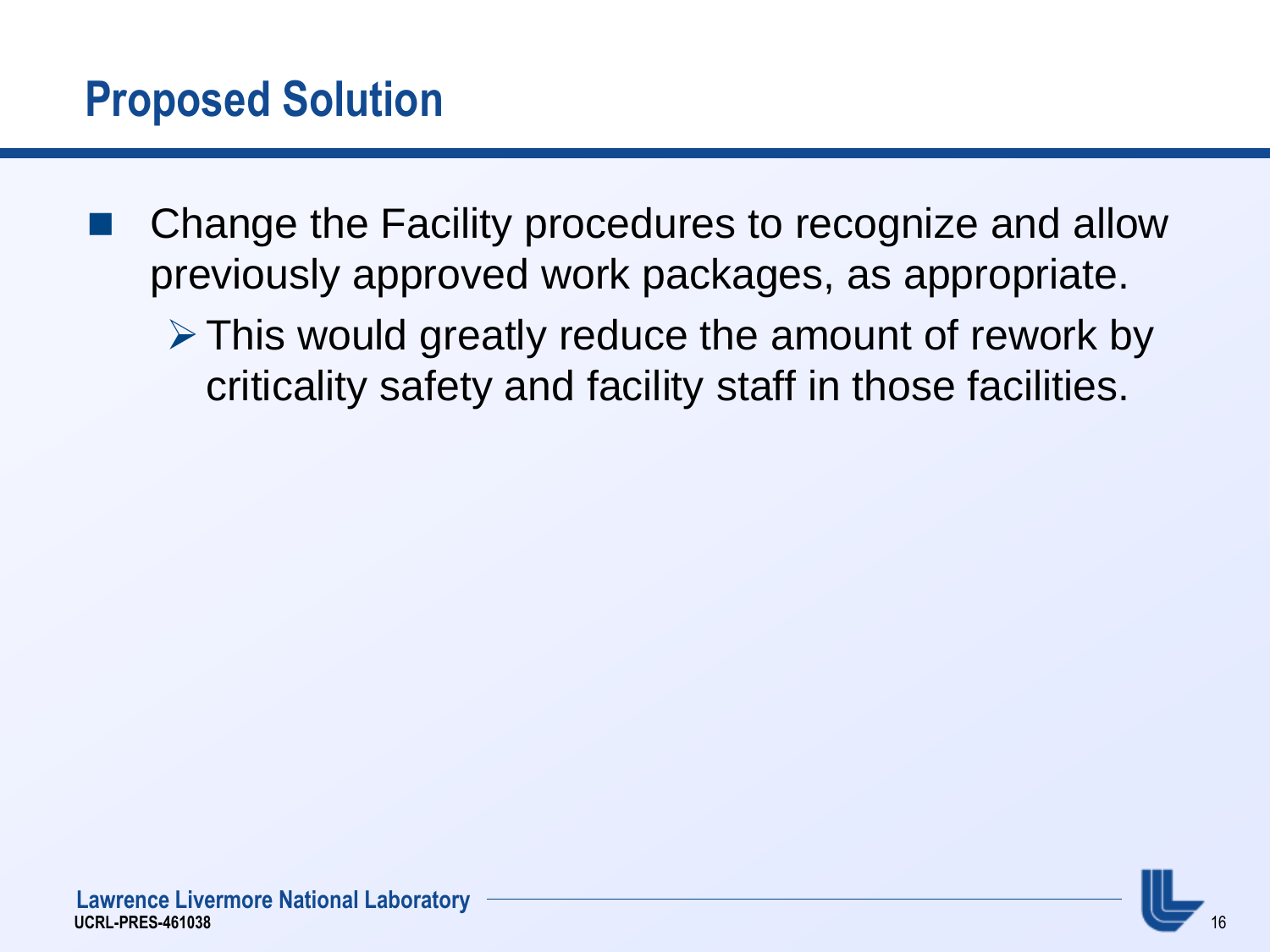#### **Results**

- The CS requirements in Hazard Category 3 facility procedures were changed to recognize and allow continuing use of previously approved work packages, as appropriate.
	- $\triangleright$  This change greatly reduced the amount of rework by criticality safety staff and facility staff in those facilities.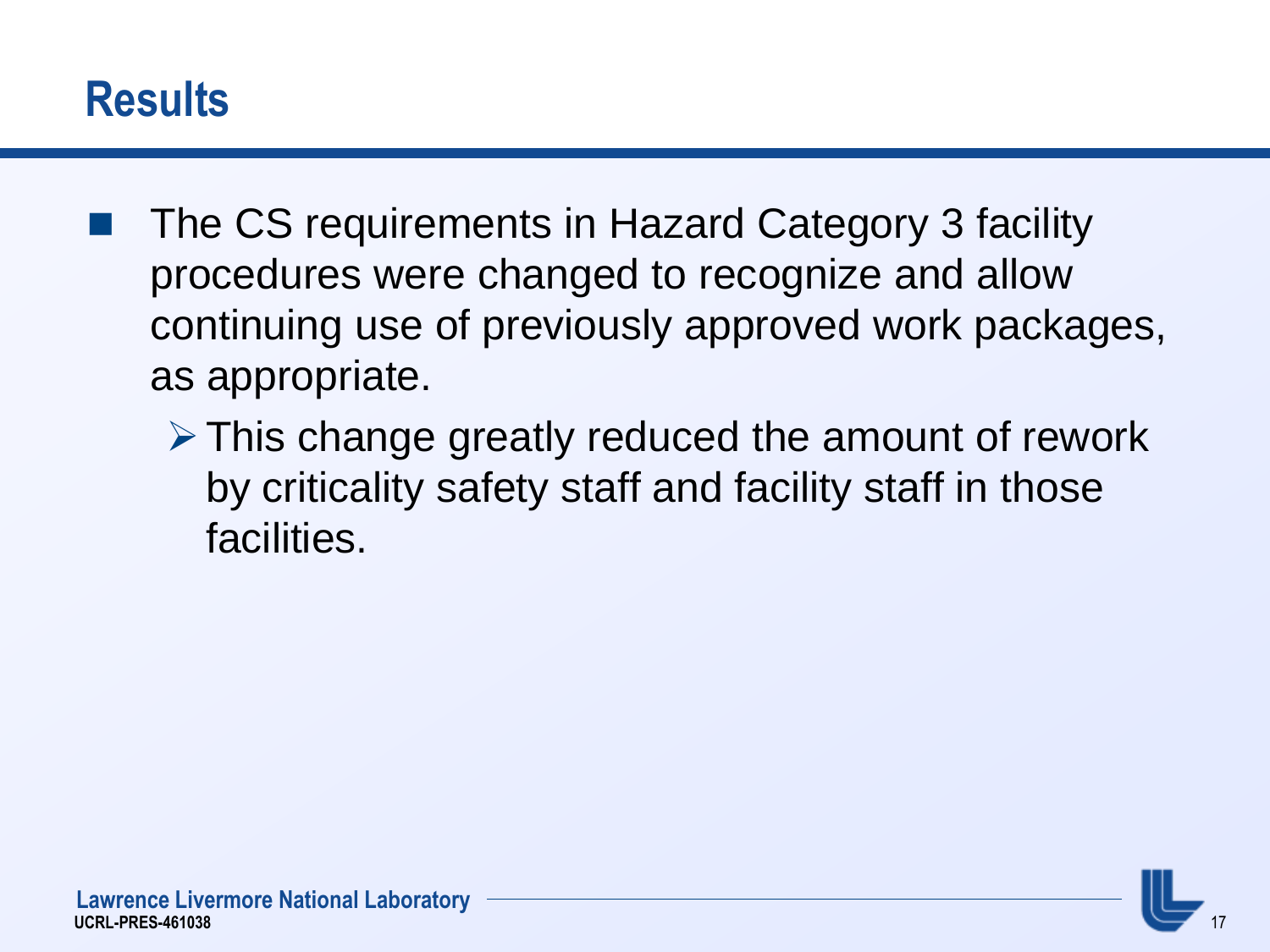### **Problem # 3**

 A perception existed among Program staff and management that the number of different criticality safety controls, including standard criticality control conditions (SCCCs) and other workstation specific controls, had grown too large.



This is an aid for Fissile Material Handlers. Complete controls are found in OSP 332.XXX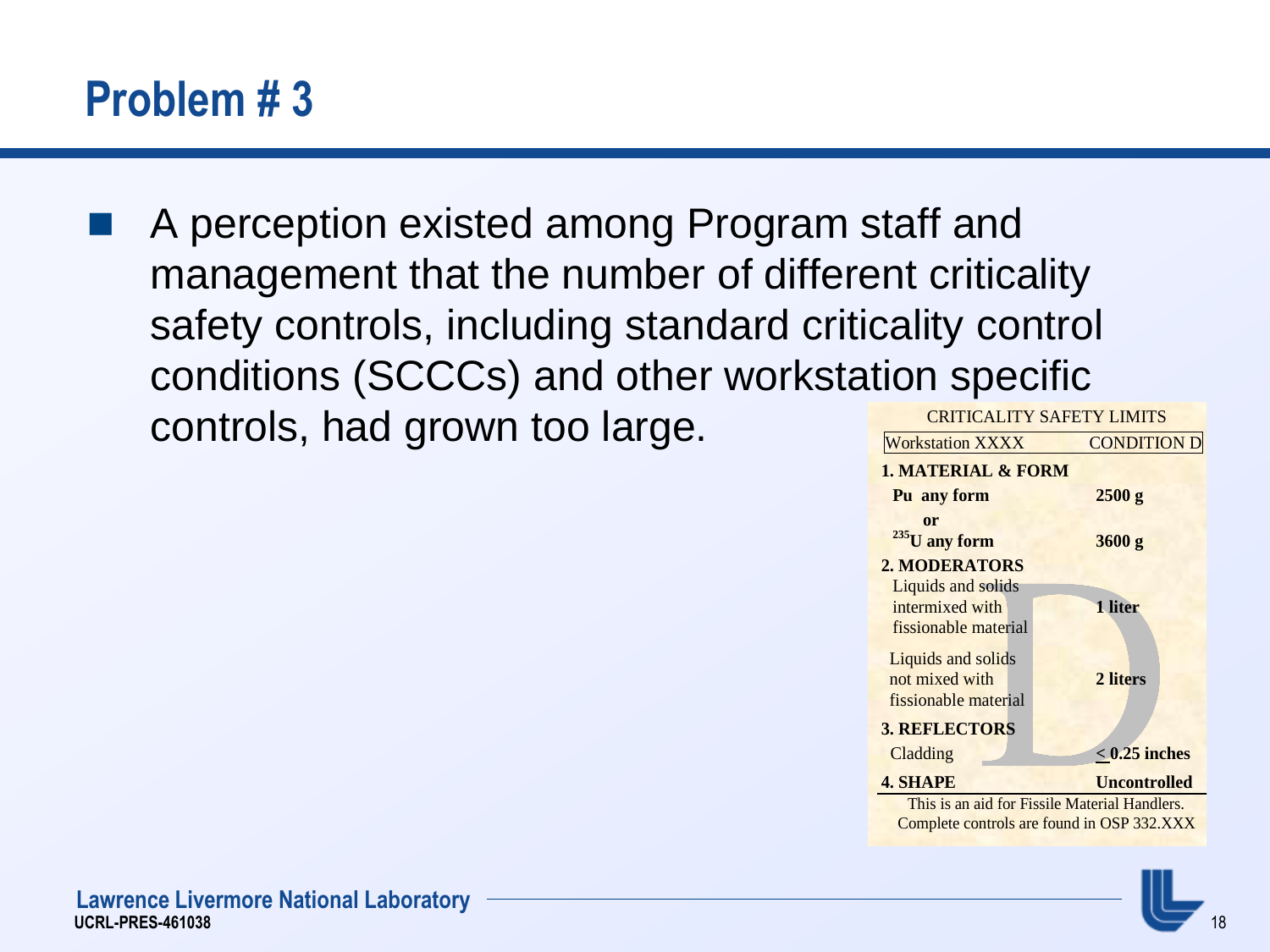#### **Proposed Solution**

- Reduce the number of different controls in use to simplify work requirements and reduce the chance of errors by the fissile material handlers.
- A new set of SCCCs was proposed to replace the existing SCCCs currently in use in the Plutonium Facility.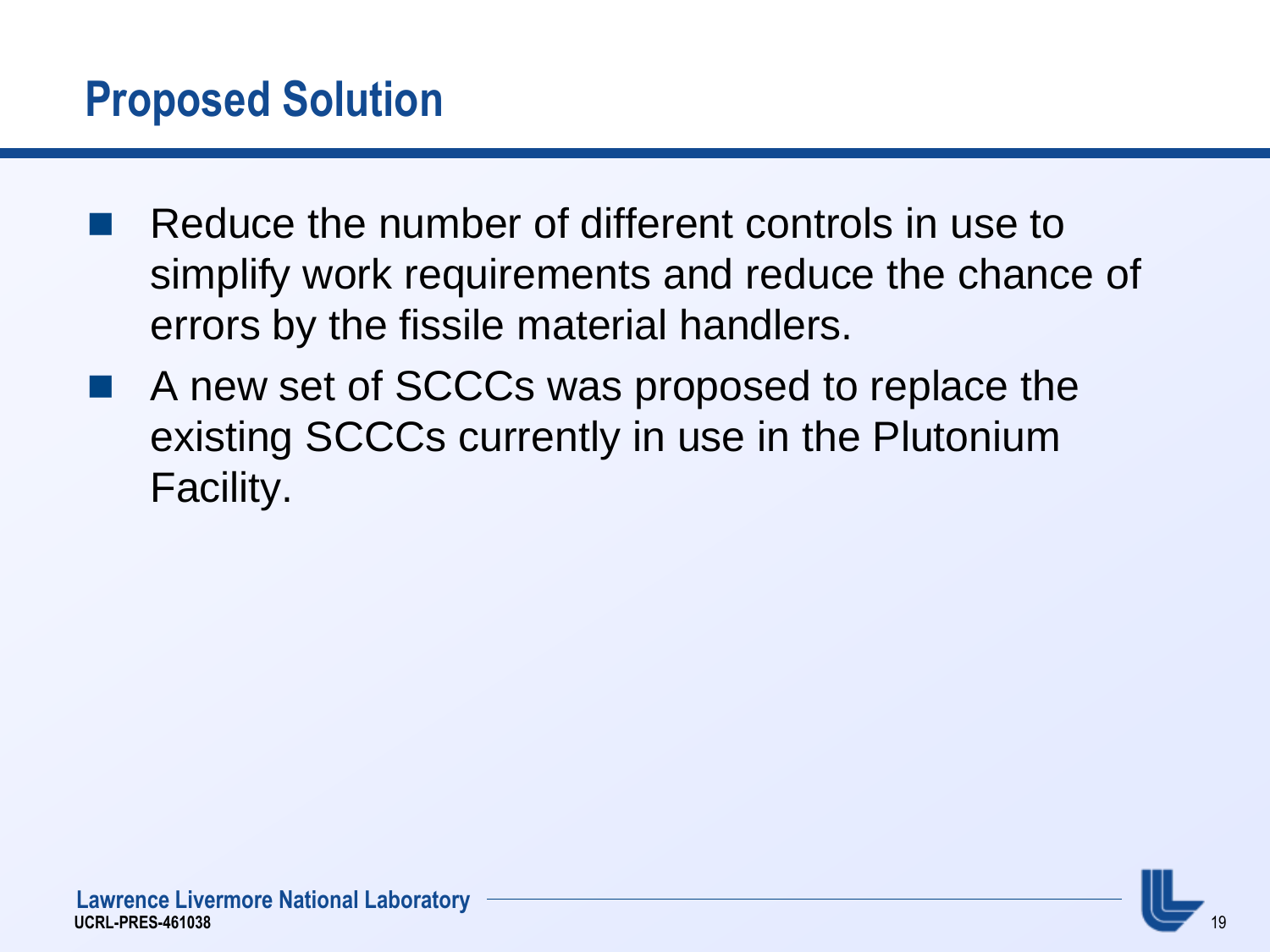#### **Results**

- Soon after the PI Team completed its work and issued its recommendations, LLNL began an inventory reduction program which will greatly reduce the total mass of fissile material at LLNL and change the mission of several facilities.
- **The inventory reduction program impacted implementation of** some of the PI recommendations.
- $\blacksquare$  In particular, specific changes recommended to simplify the criticality safety controls became moot.
- Inventory reduction would remove the need for many of the recommended new controls, as well as many existing controls.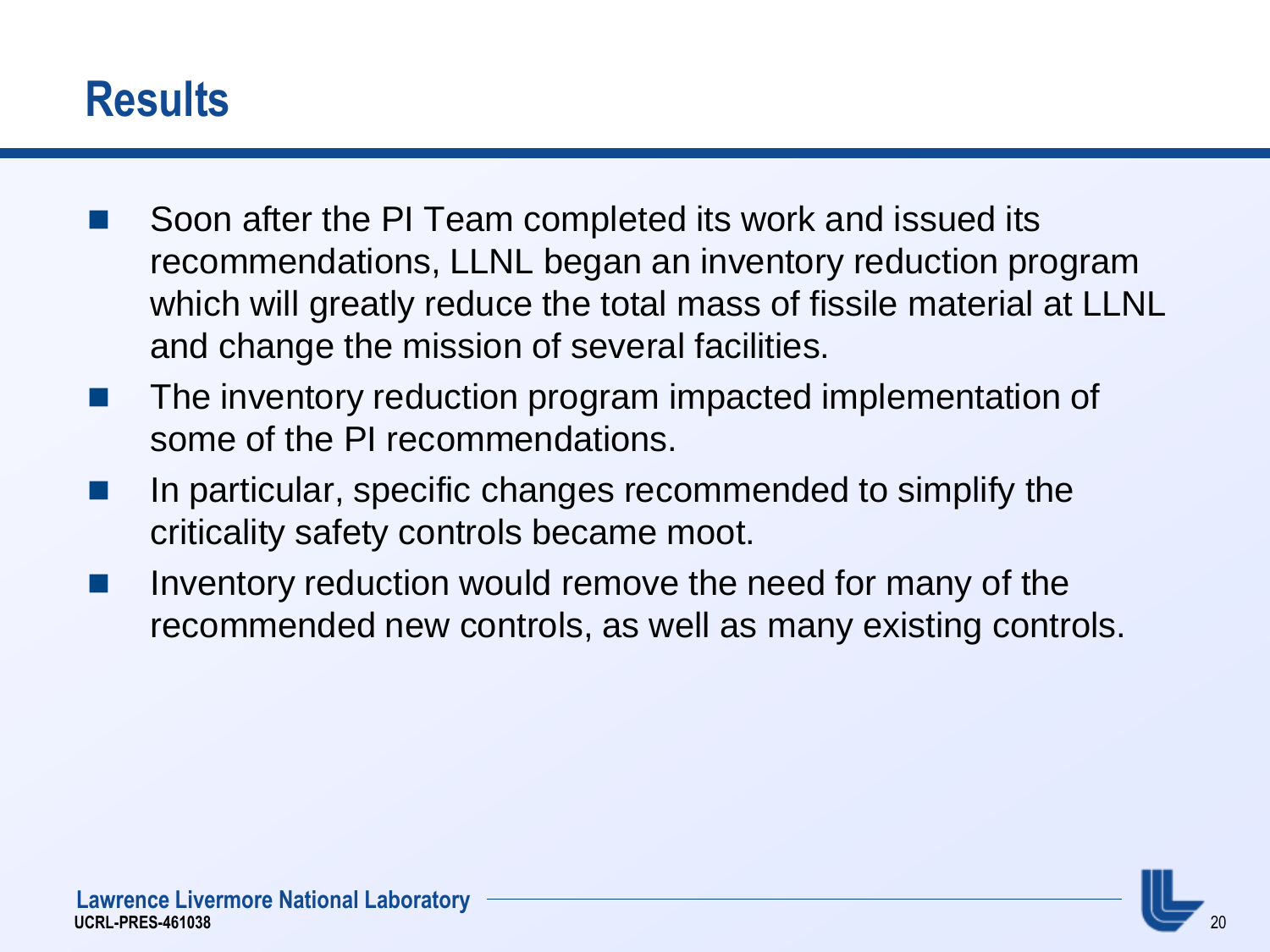### **Modifying the PI Recommendations**

- Criticality Safety staff worked with the Process Improvement Leadership Team to modify the original recommendations.
- Rather than adopt the proposed changes to the SCCCs, which would require significant effort with little long-term benefit, specific CS controls were identified and adjusted providing short-term improvements during the inventory reduction program.
- $\blacksquare$  In the spirit of process improvement, new recommendations have been and continue to be identified in support of the changing LLNL mission, including:
	- Consolidating safety procedures in the Hazard Category 3 facilities into fewer, simplified procedures.
	- Greatly reducing the number of "approved items" by grouping them within bounding cases, and removing those no longer needed.
	- Identifying appropriate CS controls as the new facility missions are determined.